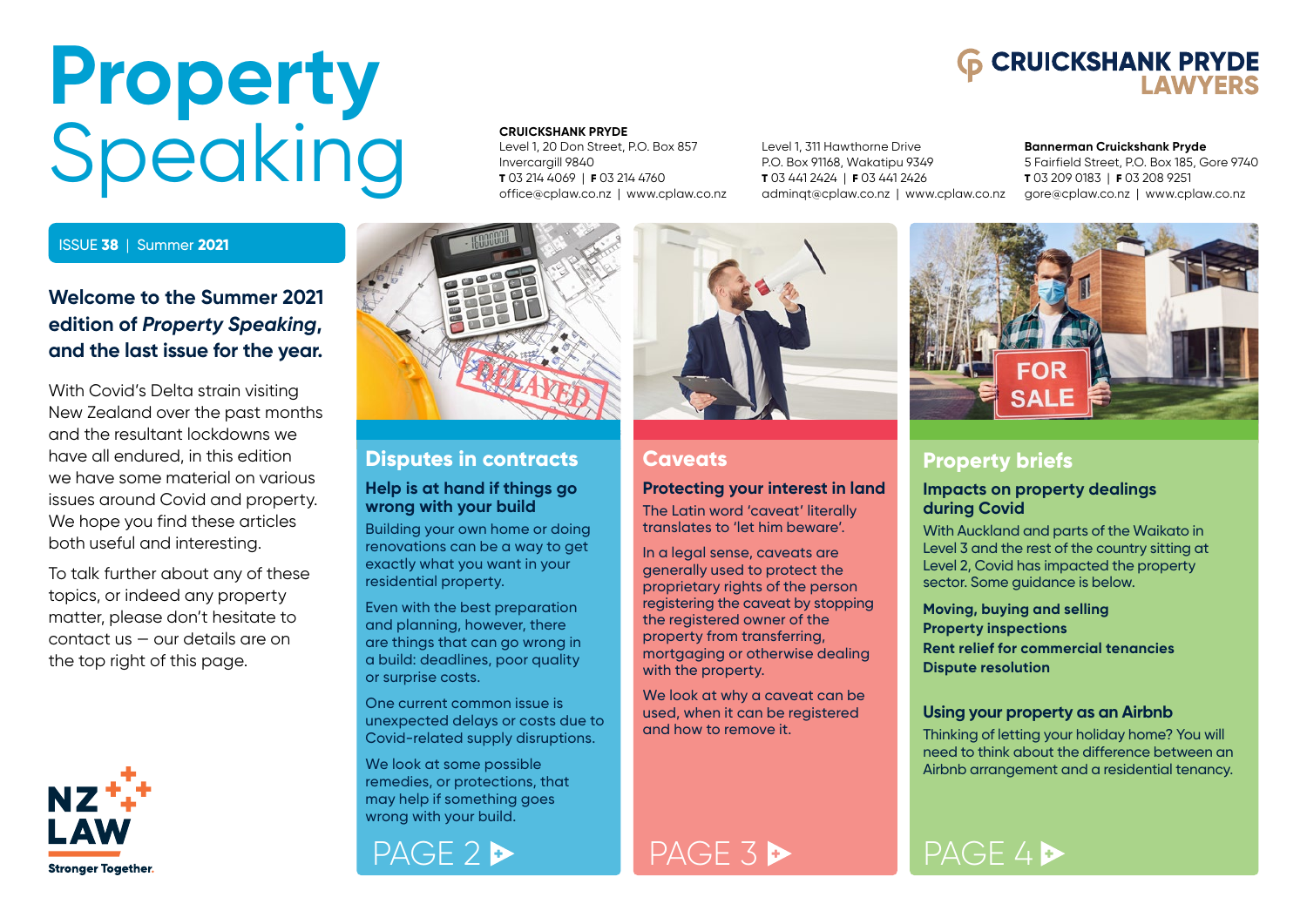### <span id="page-1-0"></span>**Property**Speaking Supers 2021 **Example 2021 PAGE 2**

### Summer **2021**

**Disputes in contracts**

### **Help is at hand if things go wrong with your build**

Building your own home or doing renovations can be a way to get exactly what you want in your residential property. Even with the best preparation and planning, however, there are things that can go wrong in a build: the work may not be completed in the agreed timeframe, the quality may be poor or there may be surprise costs. One current common issue is unexpected delays or costs due to Covid-related supply disruptions.

If you find yourself in one of these situations, there are a few things to keep in mind.

### **Your contract may have the answer**

The first step in any build dispute is to look at your contract with the builder. Often your contract will provide an answer about who is responsible for things like unexpected costs.

By law, for any residential building work over \$30,000 (including GST) in value, your builder must provide you with a written contract setting out things such as the scope of the work, expected start and end dates, how changes are negotiated and how problems with the work will be fixed.<sup>1</sup>

Your contract also may set out timeframes for raising issues with your builder and how you need to do this. This is why it is particularly important to talk with us about your contract before signing and as soon as any issue arises.

### **Other laws may protect you**

If things go wrong, you also might find help in the other legal obligations your builder has under the Building Act 2004, Fair Trading Act 1986 and Consumer Guarantees Act 1993 even if you do not have a contract.

For example, regardless of what your contract says, section 362I of the Building Act 2004 requires your builder to carry out the work in a competent manner, follow all laws around the work including the Building Code and complete the work within a reasonable time. If your builder fails to do any of these, you can require your builder to repair the work or replace materials or, in some situations, pay you compensation instead.

In addition, your builder has obligations under laws, such as the Fair Trading Act 1986, to not mislead you about the quality of the work, the qualifications of the people completing the work or the price involved. If these obligations are not met, your builder could face criminal prosecution.

### **Don't withhold payment without following the correct process**

When something goes wrong, it can be tempting to refuse to pay any invoices until the problem is fixed, but this can cause more headaches for you. Under the Construction Contracts Act 2002, after your builder has issued an invoice, you must pay within the time required by your contract (or otherwise 20 working days) or your builder can take legal action to recover this debt. Some build contracts also will include the



ability for your builder to mortgage your home if invoices are unpaid.

If you dispute the amount owing — for example, you disagree that your builder has completed all of the relevant work — then you must issue what is known as a 'payment schedule'. This sets out the amount you will pay on the due date and the reasons you dispute the remaining amount. You then must pay the agreed amount and try to resolve the dispute about the remaining portion of the invoice.

### **If negotiation doesn't work, there are other options**

If you have tried unsuccessfully to resolve a dispute directly with your builder, there are other options open to you. For example:

**+** For claims of a value up to \$30,000, you can apply to the **[Disputes Tribunal](https://disputestribunal.govt.nz/)**. Lawyers cannot attend this Tribunal and the process is less formal and costly than court.

- **+** For higher value claims, you can apply to the **[District Court](https://www.justice.govt.nz/courts/civil/)** for a judge to make a decision about your dispute.
- **+** For claims relating to weathertightness issues, you can apply to the **[Weathertight Homes Tribunal](https://www.justice.govt.nz/tribunals/weathertight-homes/)**.
- **+** You could ask a private dispute resolution service to help with mediation or adjudication, such as the **[Building](http://www.buildingdisputestribunal.co.nz/)  [Disputes Tribunal](http://www.buildingdisputestribunal.co.nz/)**.
- **+** If your builder has failed to provide you with a written contract and other documents where required by law, you can complain to the **[Ministry of Business,](https://www.building.govt.nz/assets/Uploads/resolving-problems/building-act-complaint-form.pdf)  [Innovation & Employment](https://www.building.govt.nz/assets/Uploads/resolving-problems/building-act-complaint-form.pdf)**.
- **+** If your builder has been negligent or incompetent, you can complain to the **[Building Practitioners Board](https://www.lbp.govt.nz/complaints-and-past-decisions/making-a-complaint/)**. This board does not deal with payment disputes.

If you have a building dispute, do contact us early on so we can help you assess your options and the next steps. **+**

1 Section 362F Building Act 2004; Building (Residential Consumer Rights and Remedies) Regulations 2014.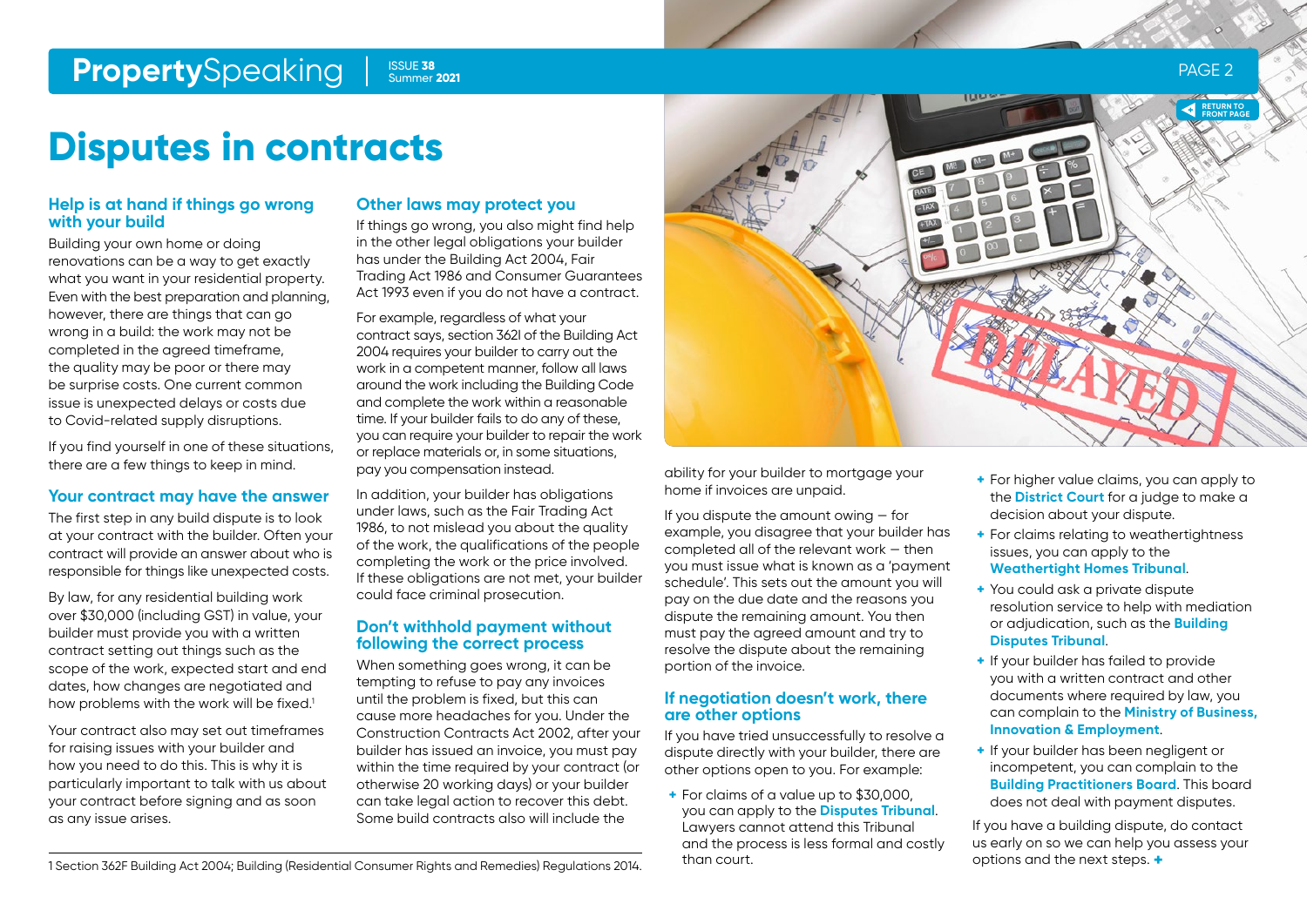### <span id="page-2-0"></span>**Property**Speaking PSUE 38 ammer 2021

#### ISSUE **38** Summer **2021**

### **Caveats**

### **Protecting your interest in land**

The Latin word 'caveat' literally translates to 'let him beware'. In a legal sense, caveats are generally used to protect the proprietary rights of the person registering the caveat by stopping the registered owner of the property from transferring, mortgaging or otherwise dealing with the property.

### **Why use a caveat?**

There are a number of scenarios in which you may want to register a caveat. Some examples are:

- **+** When there's a significant time lag between a purchaser signing an agreement and settlement, or where (after the agreement is signed) the vendor may try to cancel the agreement. A caveat should prevent the vendor from dealing with the property in any way that will interfere with your interest.
- **+** A beneficiary of a trust may need to register a caveat to prevent the land to which their beneficial interest relates being transferred. Again, a caveat registered in this instance will protect the beneficial interest being claimed on the land.
- **+** There is also a provision under section 42 of the Property (Relationships) Act 1976 available if you wish to prevent land that is the subject of a relationship property claim being dealt with by your ex-partner in a way that defeats your interest or estate in the land. Registering a caveat in this instance is a good way to protect your interest until any relationship property dispute involving the land has been resolved.

As you are likely to already be dealing with us (or another lawyer) in any of the abovetype matters, we will work with you on the registration of a caveat.

### **When to register a caveat?**

The Land Transfer Act 2017 sets the framework for the registration of caveats. One of the most important things to consider before deciding to register a caveat is whether the interest that you want to protect meets the criteria in section 138(1). A 'caveatable interest' should only be registered where it meets the relevant criteria.

If you register a caveat against the land without a caveatable interest, you are liable for any loss or damage suffered by the registered owner of the land as a result of the caveat. Therefore, it is important to get clear legal advice regarding the interest you want to protect, because a mistake as to whether your interest is sufficient to support a caveat could result in a costly damages claim.

### **Registering a caveat**

Having determined that your interest or estate is a caveatable interest, we will help you ensure that the formative requirements of the caveat are met, and will prepare an authority and instruction form to register the caveat.

### **How do I remove a caveat from my land?**

A caveat is generally removed in one of three ways. It is withdrawn by the person



registering it, it lapses or it is removed by an order from the court.

Often a caveat is withdrawn – usually at the registered owner's request – on the basis that they have or will fulfil any outstanding obligation to the person who has registered the caveat.

A caveat may lapse if it is not followed by the requisite order being made by the Registrar-General of Land pursuant to section 143 of the Act. The timeframes prescribed are either 10 or 20 working days unless the court makes an order that the caveat has lapsed at an earlier date.

Finally, the person whose estate or interest in the land is affected by a caveat may apply to the court for an order that the caveat is removed.

Caveats are very useful and effective in protecting your interests in land during disputes. However, it is important to talk with us early on to avoid the risk of incurring significant liability if they are registered incorrectly. **+**

**RETURN TO [FRONT PAGE](#page-0-0)**